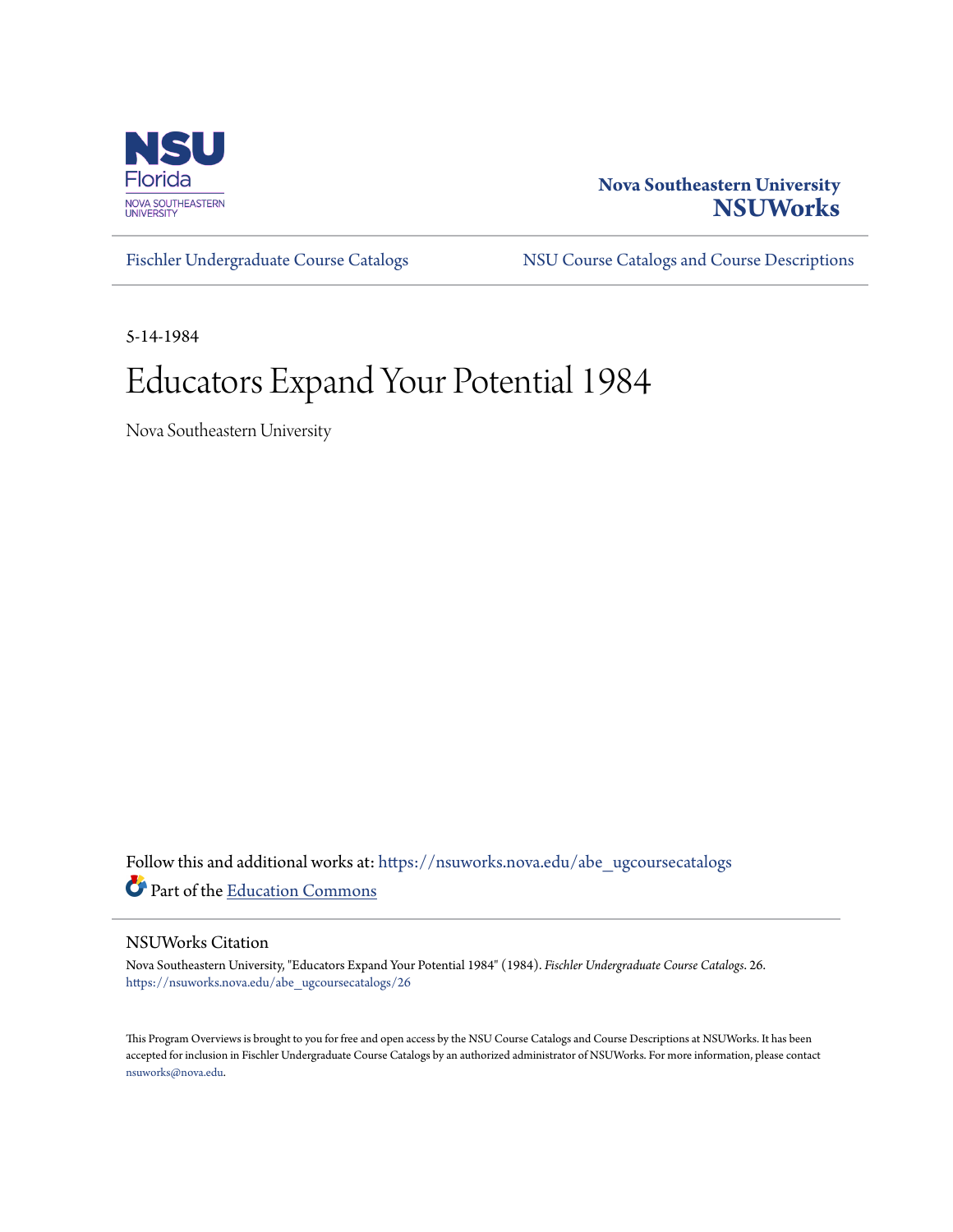

**Tallahassee** 

Graduate Programs are Available At A Location Near You ...

Also Las Vegas and Phoenix now in Tucson, Arizona





*Nova University is accredited by the Southern Association of Colleges and Schools and admits students of any race, color, and national or ethnic ongin.* 

*Nova University is licensed* by *the Nevada Commission on Postsecondary Education.*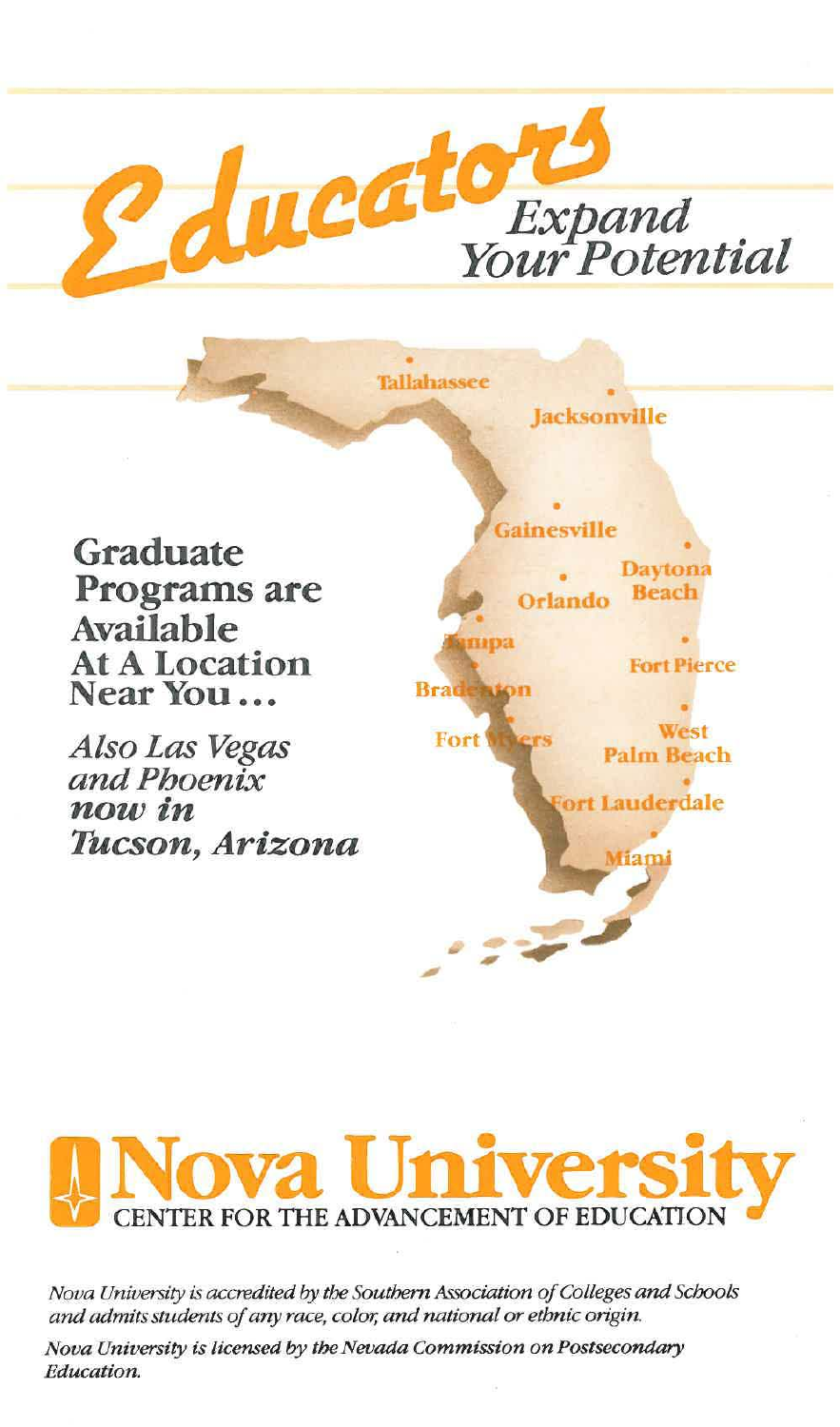

Nova University invites you to attend a special information meeting to discuss graduate programs which allow educators to earn a Master's or Educational Specialist degree without interrupting their careers.

## **Find Out About ...**

- the 23 different major areas of study.
- how you can meet requirements for additional areas of certification or extension of certificate.
- o earning credit for implementing solutions to problems within your own school setting.
- o veterans' benefits, federal student loan program and the University tuition payment plan.
- o application and registration procedures for modules which begin the week of June 18, 1984.
- the 1984 schedule of classes.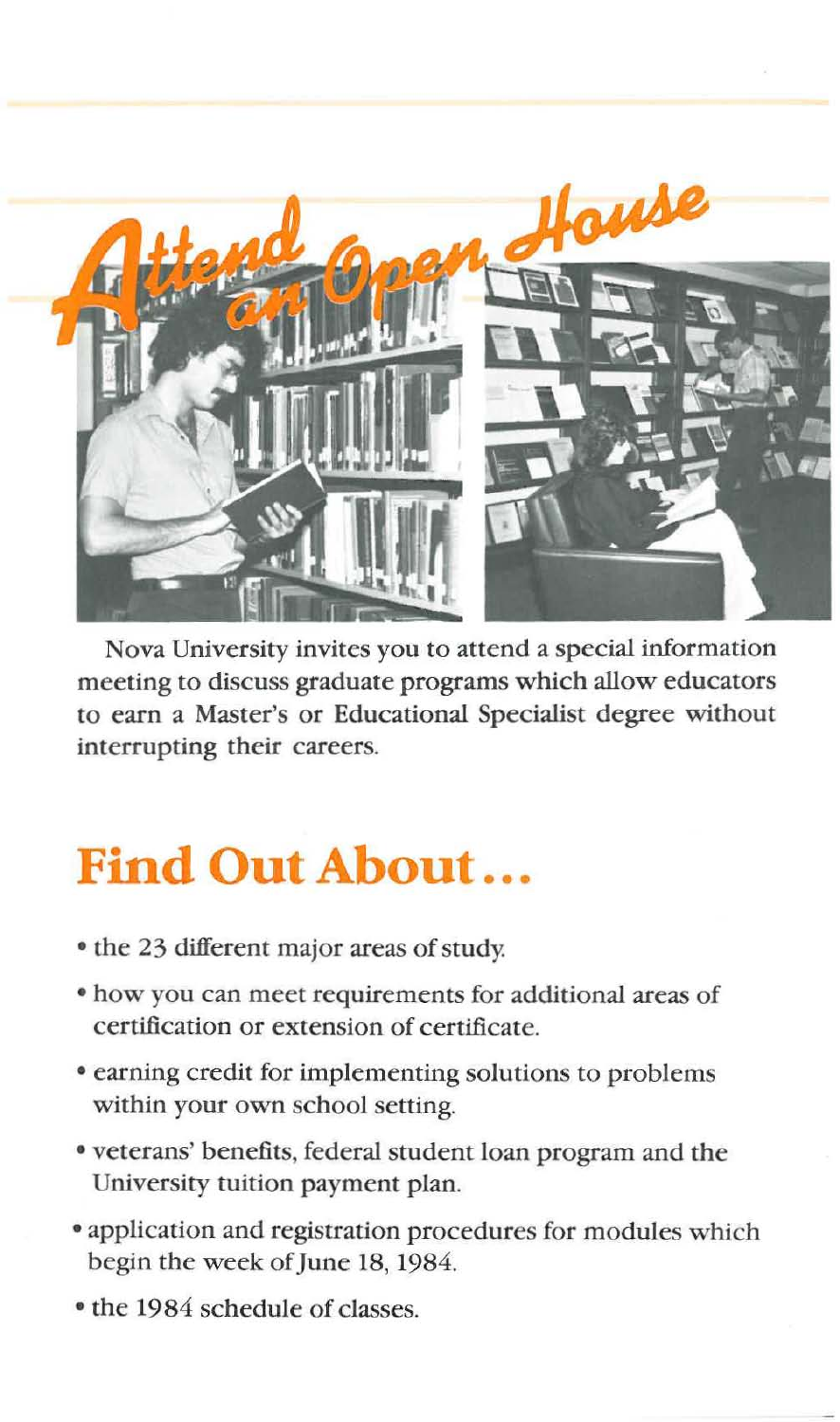## **WEEKDAY TIME**

#### 4:00·8:00 p.m. Presentations at 4:30 and 6:30 p.m.

#### TUESDAY, MAY 15, 1984 FORT PIERCE **JACKSONVILLE** TAMPA LAS VEGAS Westwood High School 1801 Panther Lane Exit "Orange Avenue" from I-95, 1-1/2 miles northwest of Orange Avenue on Angle Road Bolles School 7400 San Jose Blvd. Berkeley Preparatory School 4811 Kelly Road **Airport area, 1/ 2 mile north of**  Memorial Hwy Bishop Gorman High School 1801 Maryland Parkway WEDNESDAY, MAY 16,1984

| <b>BRADENTON</b>     | <b>Bayshore High School</b><br>5323 34th Street West                     |
|----------------------|--------------------------------------------------------------------------|
| <b>DAYTONA BEACH</b> | Spruce Creek High School<br>1484 Taylor Road, Port Orange                |
| <b>GAINESVILLE</b>   | Gainesville Sr. High School<br>1900 N.W. 13th St.                        |
| <b>TUCSON</b>        | Wetmore Administrative Center<br>701 West Wetmore Road<br>Multi-use Room |

#### THURSDAY, MAY 17,1984

| <b>FORT MYERS</b>  | Avalon Park School<br>Shire Lane  |
|--------------------|-----------------------------------|
|                    | 1/2 mile west of Exit 21, I-75    |
| <b>ORLANDO</b>     | Colonial High School              |
|                    | 6100 Oleander Drive               |
| <b>TALLAHASSEE</b> | Maclay Day School                 |
|                    | 3737 N. Meridian Road             |
|                    | North on Monroe, Right on         |
|                    | John Knox Road, left on Meridian. |
| <b>PHOENIX</b>     | Phoenix College                   |
|                    | 1202 W. Thomas Road               |
|                    | Science Bldg. $(C-102)$           |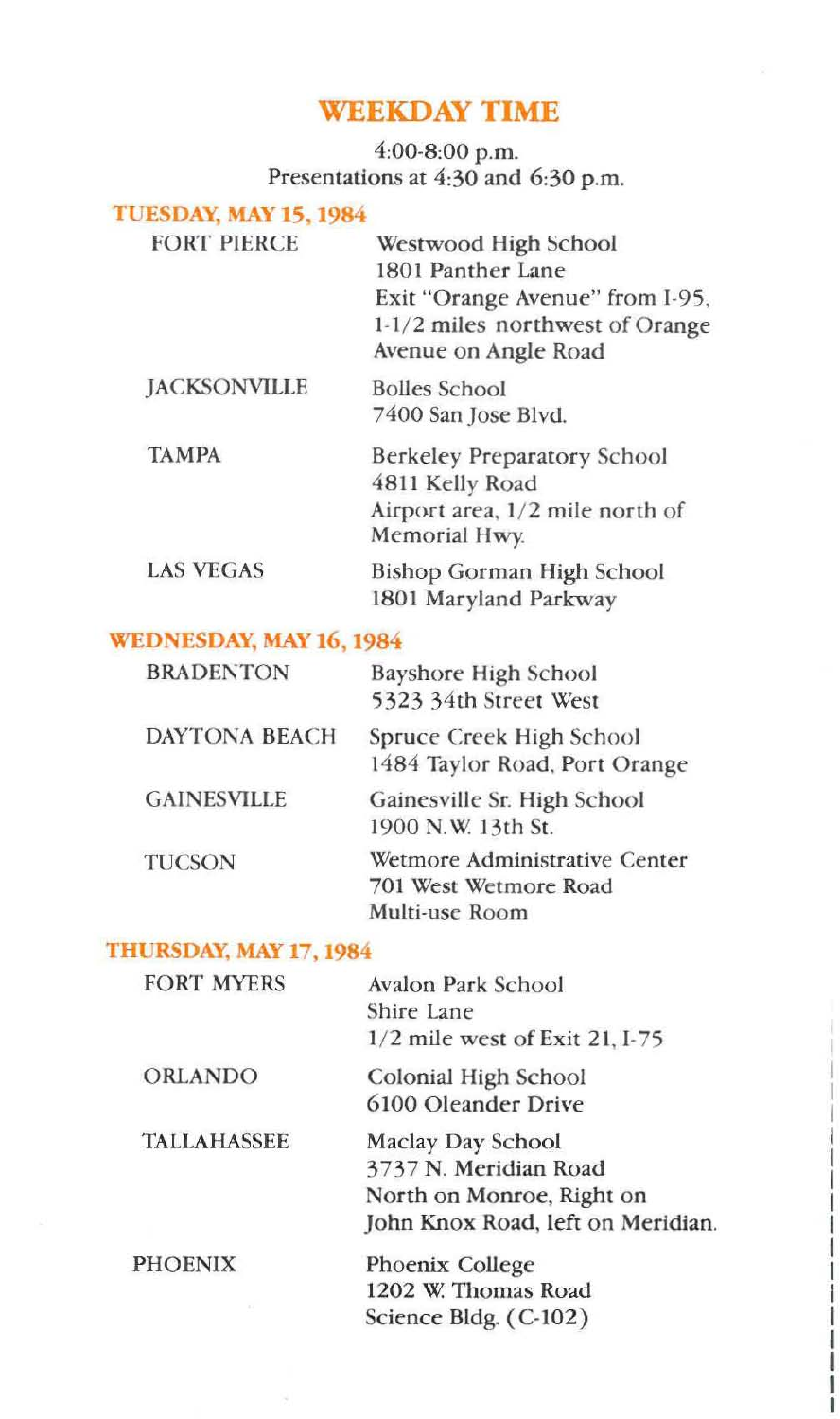## **SATURDAY, MAY 19,1984**

9:00 a.m.-12:00 noon Presentations at 9:30 and 10:30 a.m.

| *FORT LAUDERDALE | Nova University                                                                                 |
|------------------|-------------------------------------------------------------------------------------------------|
|                  | 3301 College Avenue                                                                             |
|                  | Mailman Family Center                                                                           |
| * MIAMI          | Miami Springs Senior High School<br>751 Dove Avenue, Miami Springs<br>Off Royal Poinciana Blvd. |
| *WEST PALM BEACH | Conniston Junior High School<br>673 Conniston Road<br>"Southern Blvd." exit from I-95           |

\*Students interested in earning a Doctorate in Early and Middle *Childbood are invited to attend meetings at these selected sites.* 

*Refreshments Served* 

## **BROCHURE AND APPLICATION REQUEST FORM**

YES, Please send me information about the Graduate Education Module (GEM) Programs.

**YES**, Please send me information about the Doctoral Program in Early and Middle Childhood. I have a Master's degree.

| (please print)              |  |
|-----------------------------|--|
|                             |  |
|                             |  |
|                             |  |
| $\mathsf{Telephone}$ $\Box$ |  |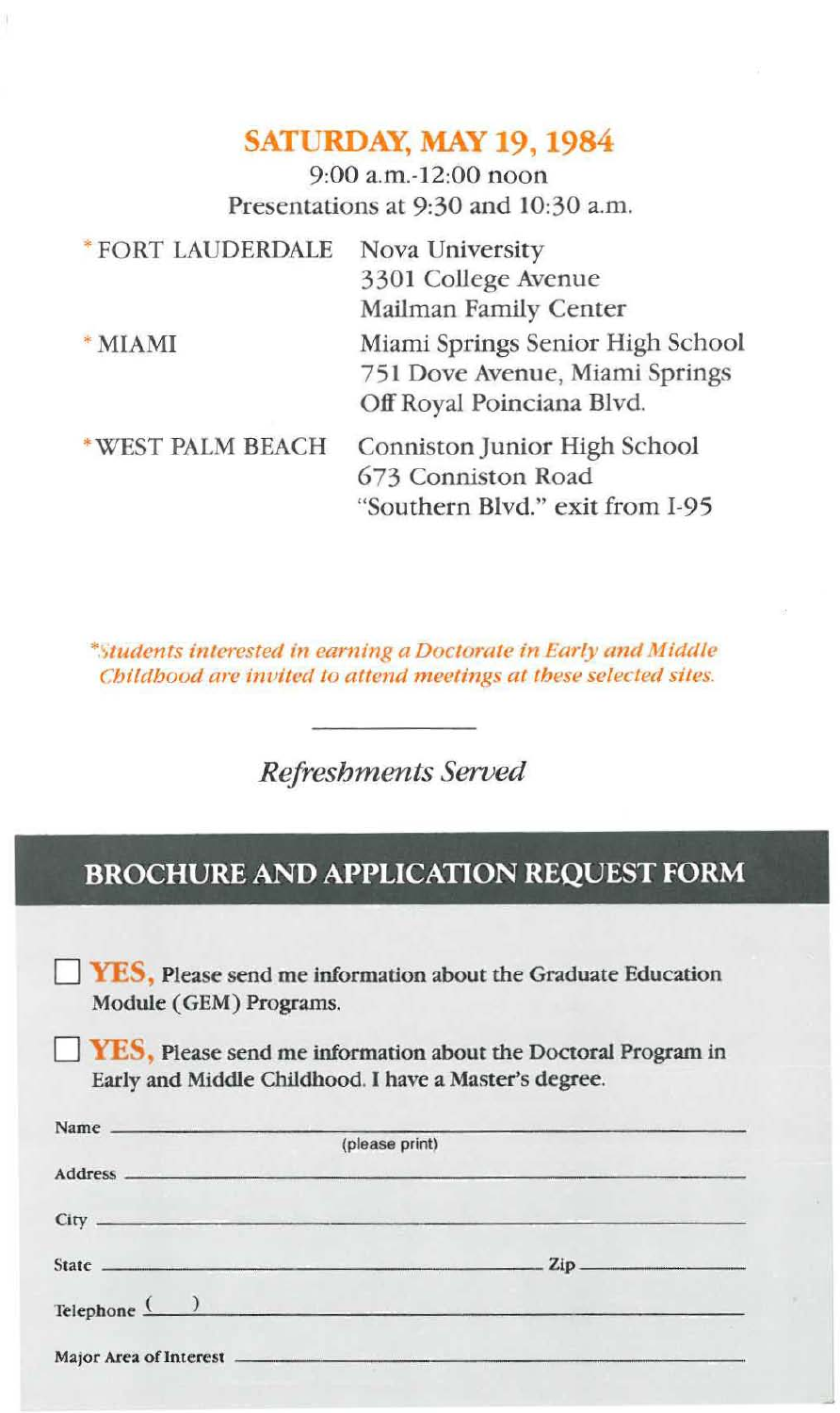

Nova University is located in Fort Lauderdale, Florida. It is a nonprofit institution that is not tax-supported. Nova is a university for all ages; it offers courses of study leading to bachelor's, master's, and doctoral degrees as well as preschool through high school programs at its University SchooL Unusual among educational institutions, Nova University offers programs not only on its main campus in Fort Lauderdale, but throughout rhe State of Florida and in 20 states nationwide. In addition to its educational programs, the University provides community services and conducts research in a variety of fields.